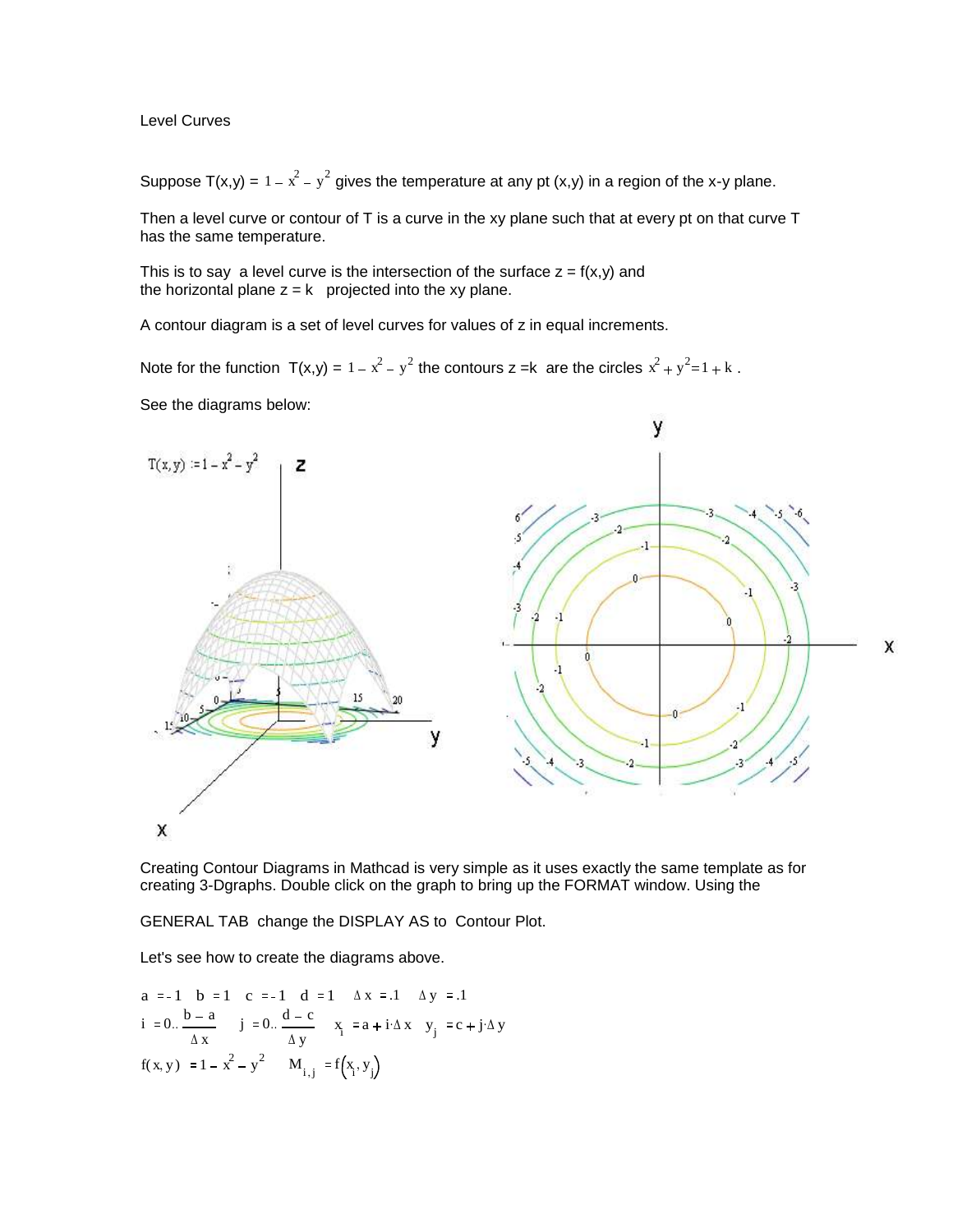

Now we want to number the Contours. Again go to the FORMAT WINDOW . Use the SPECIAL TAB and click on numbered under Contour Options. You can then either use AUTO CONTOUR or click this off and put in as many contours as you want,



M

How do we get the surface and the Contour Diagram on the same Graph? Simply Graph the way we have been doing but put another M in the place Holder on the Graph. Use the GENERAL tab and change one to a surface plot and the other to a contour plot.

Here Plot 1 is displayed as a Surface Plot (solid color hide lines turned on) and Plot2 is displayed as a contour plot (color plot) Note when including a contour plot on a surface you can't use numbering.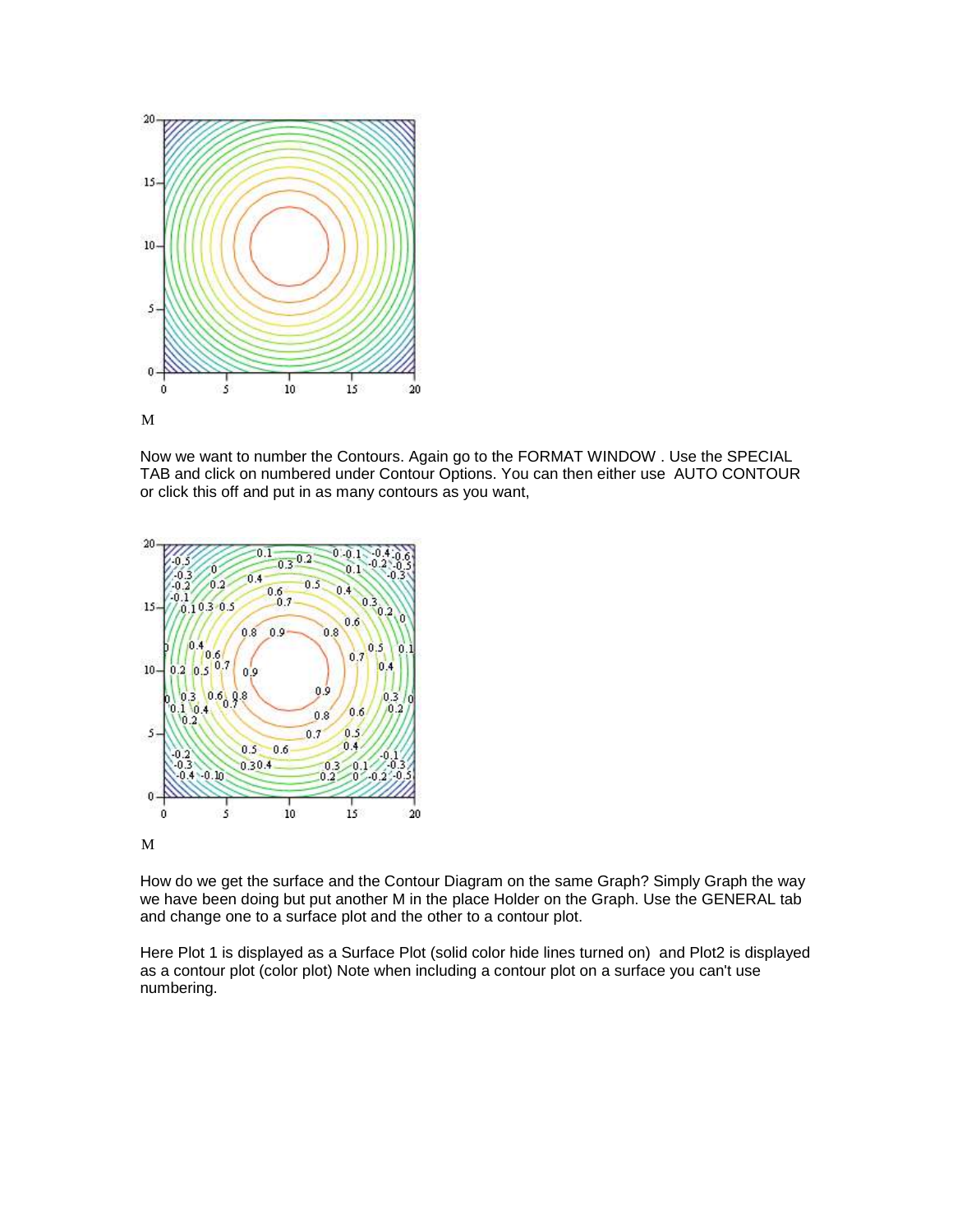



So How did I create the first graph in this Lab? Use 3 copies of M



 $M, M, M$ 

Plot 1

Surface Plot - Appearance :Solid Color (light gray), Hide lines turned on

Plot 2

Contour Plot - Appearance Color Map

Plot 3

Surface Plot-- Appearance: Color Map, Line Option changed to Contour Lines, Weight changed to 2( to make them look thicker), Hide Lines turned on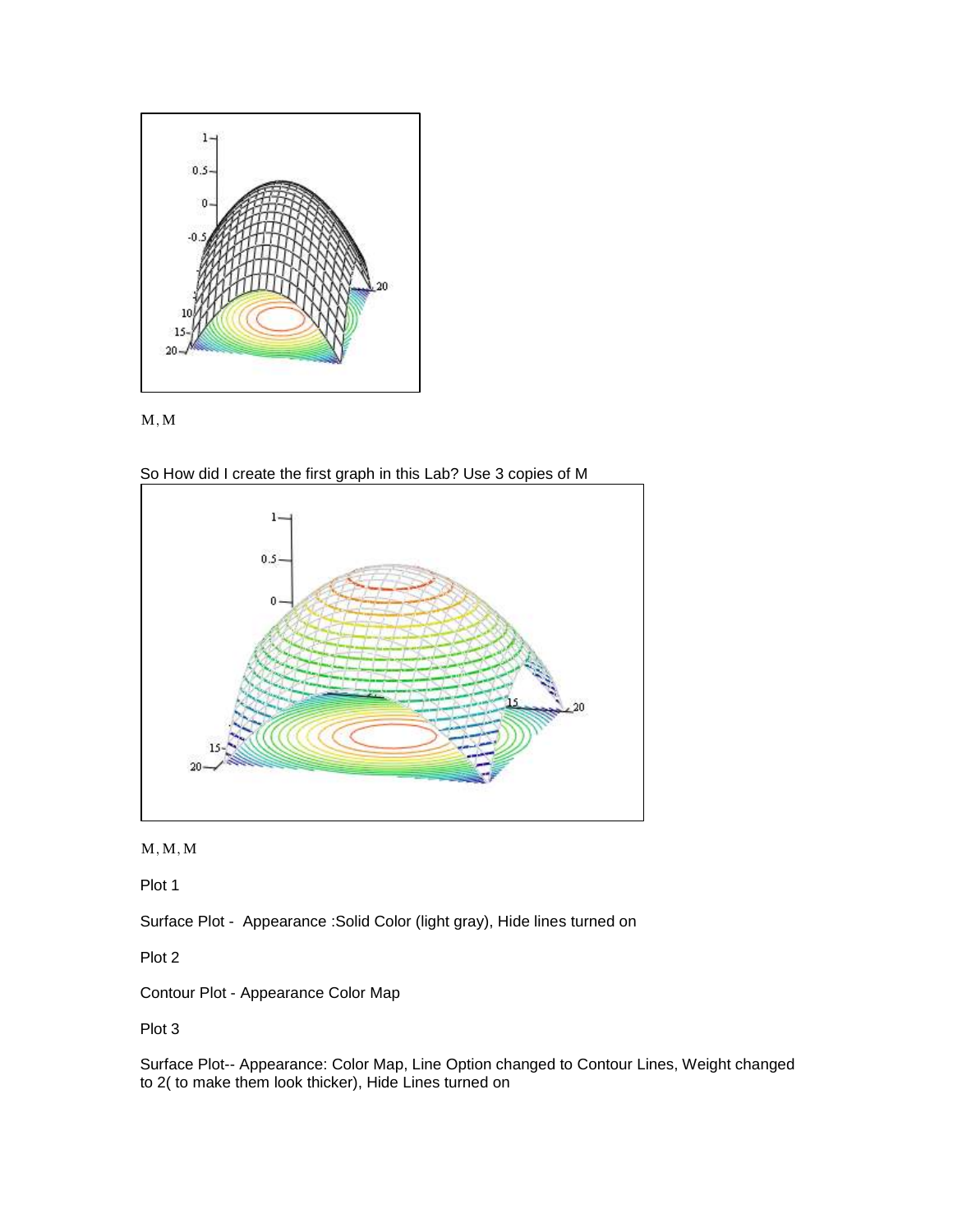### **Exercise 1**

1 Make a contour plot for  $f(x, y) := 2 - x^2 - y^2$ Format as follows :

- a. Graph on the rectangle [-10,10] x[-10,10] with a step size of 1 in each direction.
- b. Auto Contour off
- c. No. of contours 10
- 2. Make a plot with the surface and contour diagram on the same plot

### **Exercise 2**

1. Make a contour plot for  $f(x, y) = |x|$  y Format as follows :

- a. Graph on the square [-1,1] x[-1,1] with a step size of .05 in each direction.
- b. Auto Contour off -Try various numbers of contours
- 2. Make a plot with the surface and contour diagram on the same plot

## **Exercise 3**

Make a contour plot for  $f(x, y) = \frac{x^2}{x^2}$ 4 y 2 25

Format as follows :

- 1. Graph on the square [-10,10] x[-10,10] with a step size of .5 in each direction.
- 2. Make a plot with the surface and contour diagram on the same plot

### **Exercise 4**

Make a contour plot for  $f(x, y) = a\sin(x + y)$ 

Graph on the square [-1,1]x[-1,1] --You decide the formatting

 Notice your contour map consists of a rectangular strip through the center, centered on the diagonal of the square [-1,1]x[-1,1]. How do you account for this?

# **Exercise 5**

Make a contour plot for f(x y) 1  $1 + \sqrt{y} - \sin(x) + \sqrt{x} + \sin(y)$ on the square [-3,3]x[-3,3]

Use a step size of 0.1. Because the function increases so rapidly turn numbering off and auto contour off but change the number of contours to 30.

Graph the contour diagram and the Surface separately. Graph one copy and Paste it next to the other and make changes.